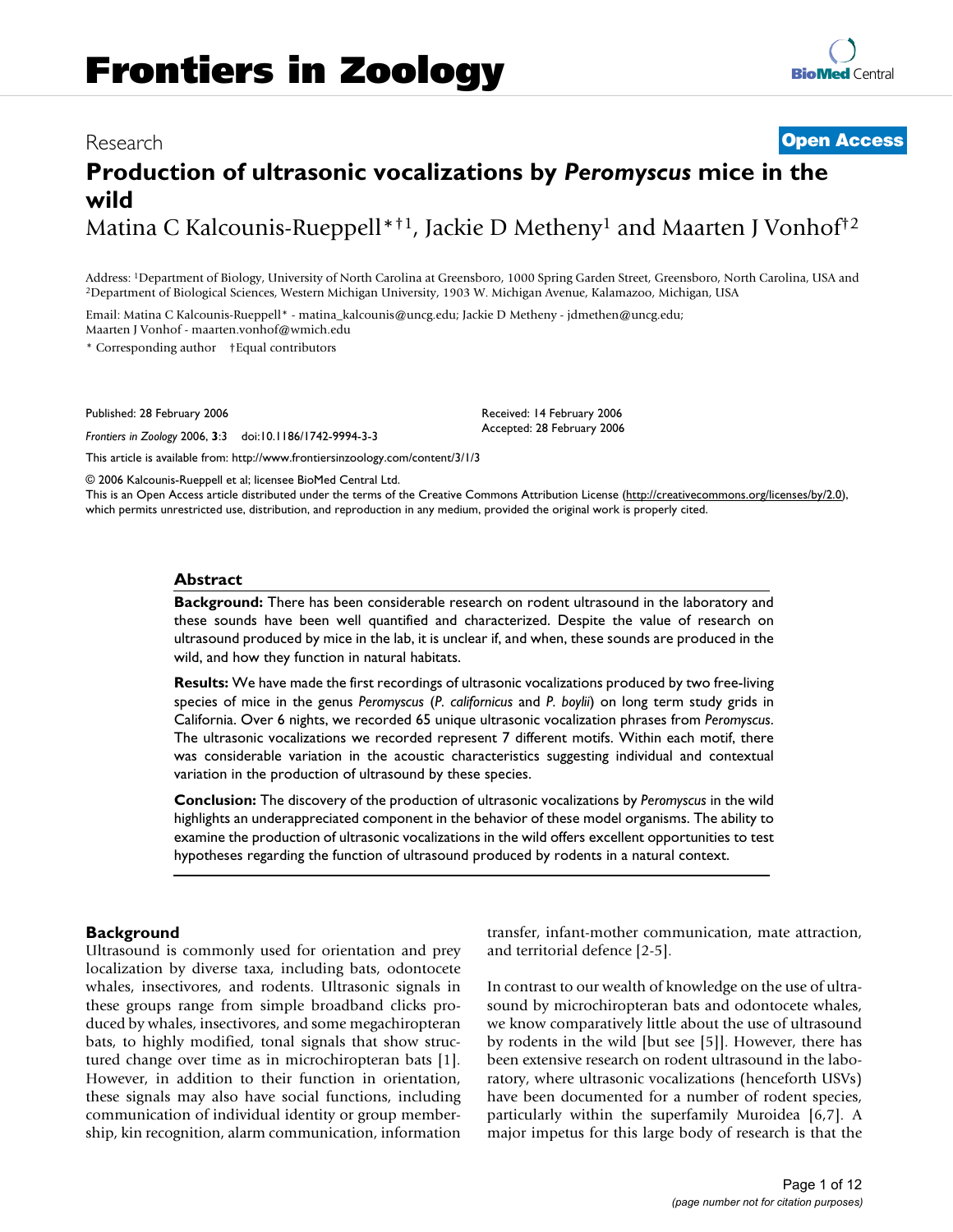two major mammalian non-human models are muroids: the lab mouse (*Mus musculus*) and lab rat (*Rattus norvegicus*). Mice and rats have historically been used for classical human biomedical research and, more recently with the sequencing of both genomes [8,9], have become the main models for the basis of human and mammalian development and behavior [10,11]. Because both rat and mouse infants predictably produce USVs in the laboratory, their USVs are regularly used as phenotypic markers in neurobehavioral development [12]. The study of USV production by rats and mice in the laboratory has become so prevalent that a recent effort was made to standardize methods in the study of laboratory rodent USVs [13]. In addition, a detailed study of USVs within individual male mice revealed variation in syllable usage and timing, indicating that laboratory mice are capable of producing song [14].

Although the majority of research on USVs has occurred in only two model muroid rodent species, the Muroidea is the largest and most diverse superfamily of mammals with over 1300 species in 5 families [15,16]. Based on laboratory research, it appears that USV production may be common within the Muroidea. Within the muroids, USVs have been documented in 18 genera (B. H. Blake, unpublished data) in the subfamilies Arvicolinae, Cricetinae, Gerbillinae, Murinae, and in the Neotominae-Sigmodontinae [17-22]. Muroids examined in the lab have been shown to produce USVs as juveniles, adults or both, but the context of USV production varies [6,23]. Neonates and juveniles produce USVs in response to isolation from parents, cool temperatures, handling, anticipation of play, or painful stimuli [6,17,24-34]. Adult males and/or females produce USVs during agonistic (mostly intrasexual) interactions [35,36] and during courtship and mating [6,37,38]. Adult males additionally produce ultrasonic songs when stimulated by conspecific urine [14], and adult females also produce ultrasound when their pups are removed from their nest [6].

Despite the valuable and extensive research on USVs in rodents in the lab, it is unclear if and when, these USVs are produced in the wild, and how they function in natural habitats. The exception to this is the recent discovery of the use of USVs by the Richardson's ground squirrel (*Spermophilus richardsonii*) to warn conspecifics of imminent danger [5]. To our knowledge, this is the only test of the functional significance of USV production by rodents in the wild. Without understanding the context of USV production in the wild, it is difficult to understand the selective pressures leading to their evolution and maintenance. Furthermore, although it may be possible to attribute a function to the USVs produced in the lab, it is critical to understand their adaptive significance in a natural context. Understanding the context and function of USV production by wild muroid rodents is especially relevant given the prevalence of behavioral research related to USV production by lab rats and mice. It has been suggested recently that inbreeding of laboratory mice may have acted to reduce the variation in the USVs produced by laboratory mice, and that wild mice might exhibit higher diversity and complexity of USVs and ought to be used for comparisons of song production with other animals [14].

The purpose of our study was to passively record and characterize USVs given by free-living muroid rodents in the wild. Here we document and characterize, for the first time, USVs given by wild *Peromyscus* mice in the wild. We examined USV production in two syntopic species of *Peromyscus* (*P. californicus* and *P. boylii*) on long term study grids at the Hastings Natural History Reserve (HNHR), Monterey Co., California. Mice in the genus *Peromyscus* are models in both field and laboratory research relating to questions of mammalian evolution [39-41], ecology [42-44], and behavior [45-47]. We chose these two particular species of *Peromyscus* because long term studies of wild populations afforded us detailed knowledge of their ecology and behavior. In addition, time spent in the field has provided us with anecdotal observations of vocalizations being produced by these species.

### **Results**

Our recordings were made during the breeding season for both *P. boylii* and *P. californicus*. For both species, females were lactating and males had descended testes. Juveniles of both species were captured at adjacent trap stations indicating the emergence of litters. Many individuals that we captured were residents that had been ear-tagged in the previous breeding season.

On 6 nights of recording, we recorded a total of 65 USV phrases corresponding to 7 different motifs (Figure 1; Table 1). The 65 USV phrases were not evenly distributed among the 6 nights (mean  $\pm$  1SE = 10.8  $\pm$  3.8, range = 2– 29;  $\chi^2$  = 40.2, df = 5, p < 0.0001). We never recorded a single syllable; there were always at least two syllables recorded. Individuals never produced consecutive phrases; in a recording from a given individual there was always only one phrase (see Figure 1). However in two instances, we recorded consecutive phrases from different animals (based on clear intensity differences between the phrases) in the same recording. No motifs were only recorded at a single recording station (Table 1). Some motifs were recorded on both focal areas (Upper and Middle; see Methods and Table 1). Only one identical phrase was recorded simultaneously at more than one station, suggesting that the majority of USVs were not detectable greater than 5 meters away using our recording system.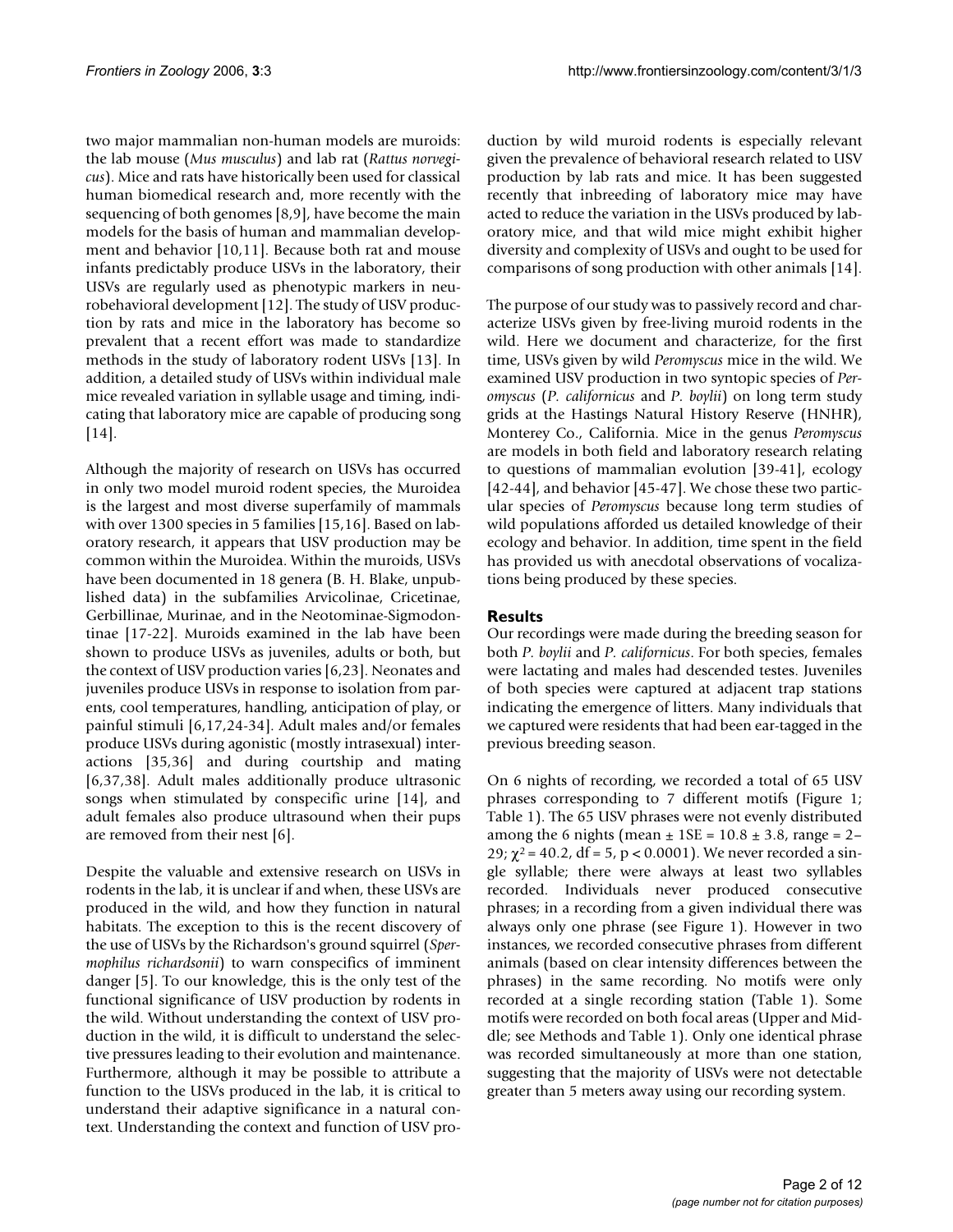|                                      | <b>Upper LRC Grid</b> |              |                |                         |                          |                |              |              |                 |              |
|--------------------------------------|-----------------------|--------------|----------------|-------------------------|--------------------------|----------------|--------------|--------------|-----------------|--------------|
|                                      | $\mathbf v$           | w            | u              | s                       | p                        | $\mathbf{o}$   | r            | t            | $\mathbf q$     | Total        |
| 2 part whistle (2PW)                 | T                     |              |                |                         | T                        |                |              |              | $\mathbf{I}$    | 3            |
| 3 part whistle (3PW)                 |                       |              |                |                         | 3                        | $\mathbf{I}$   | $\mathbf{I}$ | $\mathbf{I}$ | $\overline{10}$ | 16           |
| 4 part whistle (4PW)                 |                       |              |                | $\mathbf{I}$            |                          |                |              |              | $\overline{10}$ | $\mathbf{H}$ |
| Frequency Modulated Short 20 (FMS20) |                       | L            | $\mathbf{I}$   |                         |                          | $\overline{2}$ |              | $\mathbf{I}$ |                 | 5            |
| <b>Short 20 (S20)</b>                | $\overline{2}$        | $\mathbf{I}$ |                | $\overline{2}$          | $\overline{\phantom{a}}$ |                |              |              | $\overline{2}$  | 8            |
| Long 20 (L20)                        |                       |              |                |                         | $\mathbf{I}$             |                |              |              |                 | т            |
| <b>BARK</b>                          |                       |              |                |                         |                          |                |              |              | 3               | 3            |
| Total                                | 3                     | $\mathbf{2}$ | т              | 3                       | 6<br>Middle LRC Grid     | 3              | $\mathbf{I}$ | $\mathbf{2}$ | 26              | 47           |
|                                      | $\mathbf b$           | $\mathbf d$  | $\mathbf{e}$   | g                       | h                        | ÷              | j.           | L            | m               |              |
| 2 part whistle (2PW)                 |                       | T            |                | T                       |                          | $\mathbf{I}$   | $\mathbf{I}$ | $\mathbf{I}$ |                 | 5            |
| 3 part whistle (3PW)                 |                       |              | $\overline{2}$ |                         |                          |                |              |              |                 | 2            |
| 4 part whistle (4PW)                 | T                     |              |                | $\mathbf{I}$            |                          |                |              |              |                 | $\mathbf{2}$ |
| Frequency Modulated Short 20 (FMS20) |                       |              |                |                         |                          |                |              |              |                 |              |
| <b>Short 20 (S20)</b>                |                       |              |                |                         |                          |                |              |              |                 |              |
| Long 20 (L20)                        |                       |              |                | 5                       | 3                        |                |              |              |                 | 8            |
| <b>BARK</b>                          |                       |              |                |                         |                          |                |              |              | $\mathbf{I}$    | т            |
| Total                                | п                     | $\mathbf{I}$ | $\mathbf{2}$   | $\overline{\mathbf{z}}$ | 3                        | $\mathbf{I}$   | $\mathbf{I}$ | L            | I.              | 18           |

**Table 1: Type and number of motifs recorded on Upper and Middle sections of LRC grid.**

Column headings refer to recording stations. Refer to text and Figure 4 for microphone locations. Row headings refer to motif. Totals are at the end of each row and column. Grand total is 65.

#### *Description of recorded ultrasonic vocalizations*

The seven motifs were all easily distinguished from one another (Figure 1). Acoustic parameters of the seven motifs upon which the following details are based can be found in additional file 10. Because all phrases clearly fall into one of the following 7 motifs, and because our sample size within motifs is small, we do not describe syllable types in detail here but rather concentrate on overall motif characteristics. The "two part whistle motif" (henceforth 2PW) consisted of two ultrasonic long (each >100 ms) syllables (mean F max of each  $\sim$ 25 kHz) separated by an interval between syllables of approximately 90 ms (Figure 1; listen to additional file 1). The "three part whistle" motif (henceforth 3PW) consisted of three ultrasonic long (each >100 ms) syllables (mean F max ~21, ~24, ~26 kHz, respectively) separated by intervals between syllables of approximately 125 ms (Figure 1; listen to additional file 2). The "four part whistle" motif (henceforth 4PW) consisted of four ultrasonic long (ranging from 65–180 ms) syllables (mean F max ~20, ~25, ~25, ~27 kHz, respectively) separated by intervals between syllables of approximately 125–150 ms (Figure 1; listen to additional file 3). The 2PW, 3PW, and 4PW motifs all consisted of phrases with different syllable types (Figure 1). The 2PW, 3PW, and 4PW motifs were not simply variations of the same phrase with a varying number of syllables (i.e., the 2PW is not a 3PW or a 4PW cut off prematurely in recording). To demonstrate this, we analyzed all syllables within each motif (see data in additional file 10) and compared the first syllables among the 2PW, 3PW, and 4PW motifs. We found a significant difference among the motifs with respect to duration (ANOVA:  $F_{2,36} = 32.39$ ,  $P < 0.0001$ )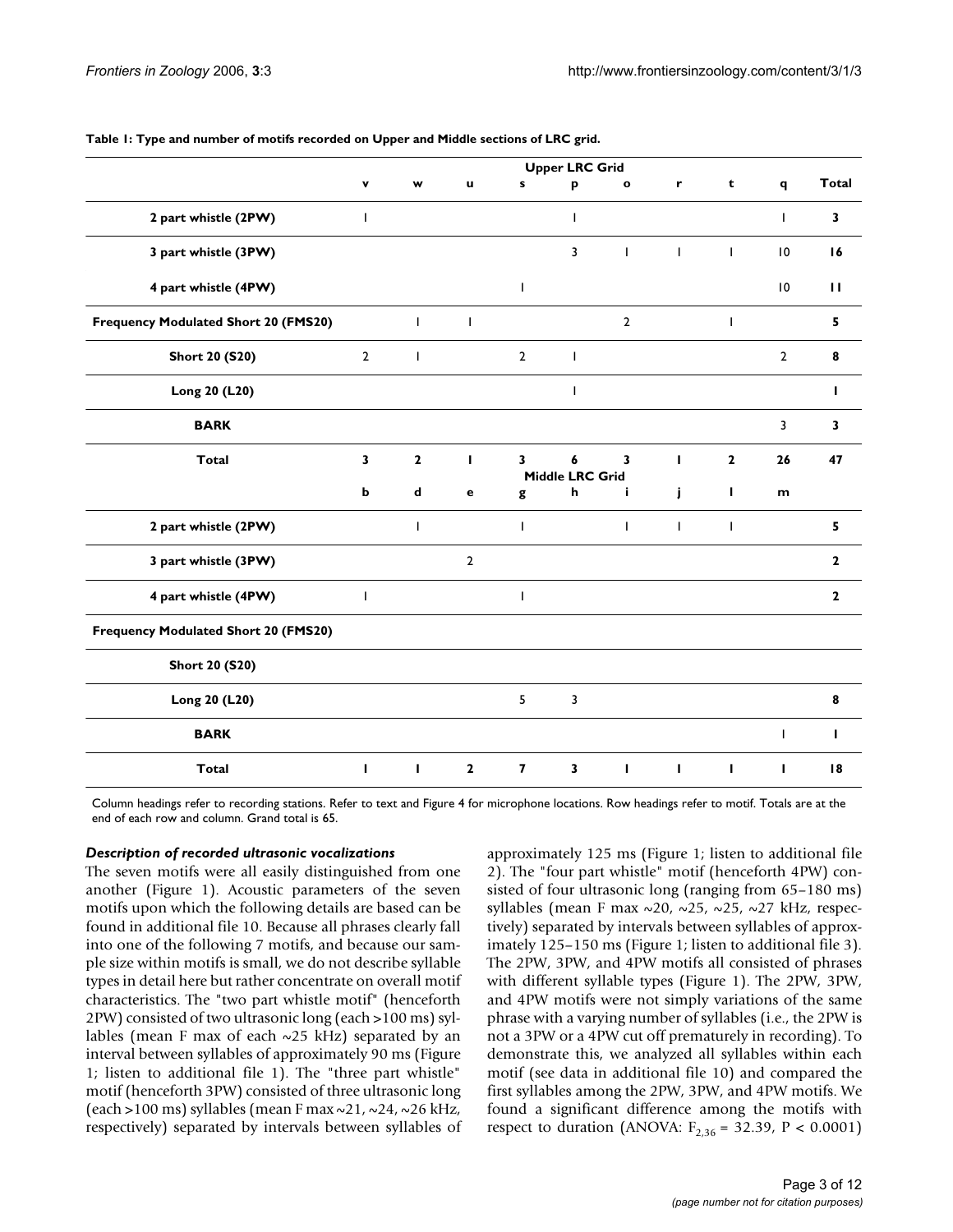

#### **Figure 1**

**Spectrograms of the seven** *Peromyscus* **motifs**. Characteristic spectrograms [frequency (kHz) vs. time (ms) graphs] of the 7 motifs. Amplitude levels are denoted by color with the highest being red and the lowest being blue. All panels reflect whole phrases recorded; a) two part whistle (2PW), b) three part whistle (3PW), c) four part whistle (4PW), d) frequency modulated short 20 (FMS20), e) short 20 (S20), f) long 20 (L20), g) BARK. The insets on the frequency modulated short 20 and the bark motifs are single syllables from the spectrogram, expanded on the x-axis, to show defining detail. For quantitative details of syllables, see text and descriptive statistics in additional file 10. For this figure, background noise has been removed from spectrograms to enhance the clarity of the syllables. To hear original recordings of each panel, listen to additional files 1 through 7.

and ending F (ANOVA:  $F_{2,36}$  = 3.46, P < 0.05) of the first syllable. The first syllable of the 4PW motif was shorter in duration than the first syllable in both the 2PW or 3PW motifs (Tukey's *post hoc* p < 0.001) and the first syllable of the 4PW motif ended at a lower F than that of the 2PW motif (Tukey's *post hoc* p < 0.05; Figure 1; additional file 10).

The "short 20" (henceforth S20) and "frequency modulated short 20" (henceforth FMS20) motifs were similar to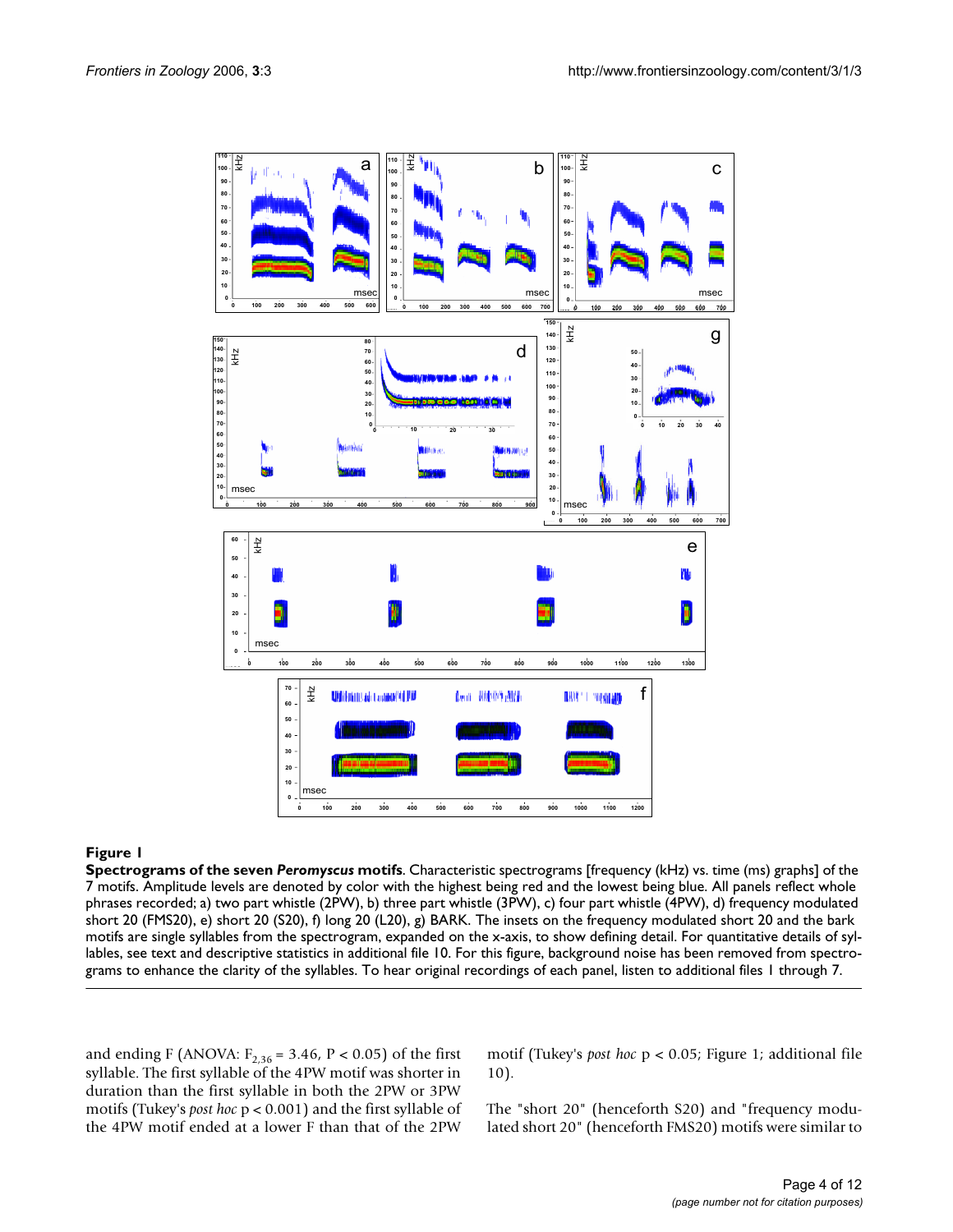one another and consisted of short duration (<50 ms) syllables at 20–24 kHz separated by relatively long intervals between syllables (>300 ms; Figure 1). Unlike the 2PW, 3PW, and 4PW motifs, the syllable types within these motifs were the same. The main difference between the FMS20 and S20 motifs was that the syllables within the FMS20 (listen to additional file 4) phrases all began with a steep frequency modulated component to the syllable that resulted in a significantly higher starting F (ANOVA: F1,11 = 5.18, P < 0.05), larger band width (ANOVA:F1,11 = 5.01, P < 0.05), and larger slope (ANOVA:F1,11 = 5.95, P < 0.05) relative to the syllables of the S20 motif (listen to additional file 5).

Similar to the S20 motif, the "long 20" motif (henceforth L20) had repeats of the same syllable type and the syllable's fundamental frequency was at approximately 20 kHz, but the syllables were longer  $(\sim 150 \text{ ms}; \text{ANOVA}:$  $F_{1,15}$  = 39.19, P < 0.0001; Figure 1; listen to additional file 6). The "bark" motif (henceforth BARK) consisted of very short ( $\sim$ 20 ms) syllables that began and ended in the audible frequency range (12 kHz) but peaked at approximately 20 kHz with the interval between syllables being approximately 150 ms (Figure 1; listen to additional file 7). Syllables within all motifs had clear harmonic frequency components (Figure 1). There was considerable variation in the acoustic characteristics of 2PW, 3PW, 4PW, and BARK motifs (see descriptive statistics in additional file 10).

### *Who is producing these ultrasonic vocalizations?*

With the exception of a single pocket mouse (*Chaetodipus californicus*; captured on Middle), the only nocturnal rodent species resident on Upper and Middle during our recordings were *P. boylii* and *P. californicus*. There was a single woodrat (*Neotoma macrotis*) resident 10 m away from the NW edge of Upper, however we intensively recorded around the woodrat nest for 3 nights with 3 recording units and did not record any USVs. Other potential animals present that could produce ultrasound that our microphones would have recorded are insects, insectivores, and bats. These recordings are not insects because of the distinct lack of stridulation. We captured a single shrew (*Sorex trowbridgei*), the only insectivore present, in a Fitch trap along the bank of Upper, where we had recorded shrew echolocation (listen to additional file 8). We also recorded bat echolocation (listen to additional file 9) on both Upper and Middle. Both shrew [48,49] and bat [1] echolocation calls are markedly characteristic and different from the syllables and resultant motifs we present herein. Thus, the only nocturnal species that 1) were present on Upper and Middle, and 2) capable of producing these distinct ultrasound motifs were *P. boylii* and *P. californicus*.

Our home range analyses indicated that both P. boylii and P. californicus were likely to have produced USVs (Figure 2). Based on home range data from Middle, there was one recording station (b) that recorded USVs (4PW motif) that had both Peromyscus species present. The recording stations that had only P. boylii present (d, e, m) recorded 2PW, 3PW, and BARK motifs. The recording stations that had only P. californicus present (g, h) recorded 2PW, 4PW, and L20 motifs (Figure 2; Table 1). On Upper, the majority of recording stations that recorded USVs (s, p, o, r, t, q) had both Peromyscus species present, and we recorded all seven motifs at these stations. We recorded S20 and FMS20 motifs at the only station (w) on Upper where only a single species (P. californicus) was present (Figure 2; Table 1). Based on these results both species produced USVs: at a minimum P. boylii produced 2PW,



### Figure 2

**Home ranges of individual** *Peromyscus* **in relation to microphones**. Kernel home range estimates (50%) for mice captured during study on a) Middle and b) Upper sections of the Lower Robertson Creek (LRC) Grid at HNHR. Creek denoted by dashed line. Microphones and the direction they were facing are indicated by directional microphone symbols. Only microphone stations that recorded USVs are labelled with letters (see Table 1). *P. boylii* ranges are green. *P. californicus* ranges are yellow. Horizontal line is 10 meters.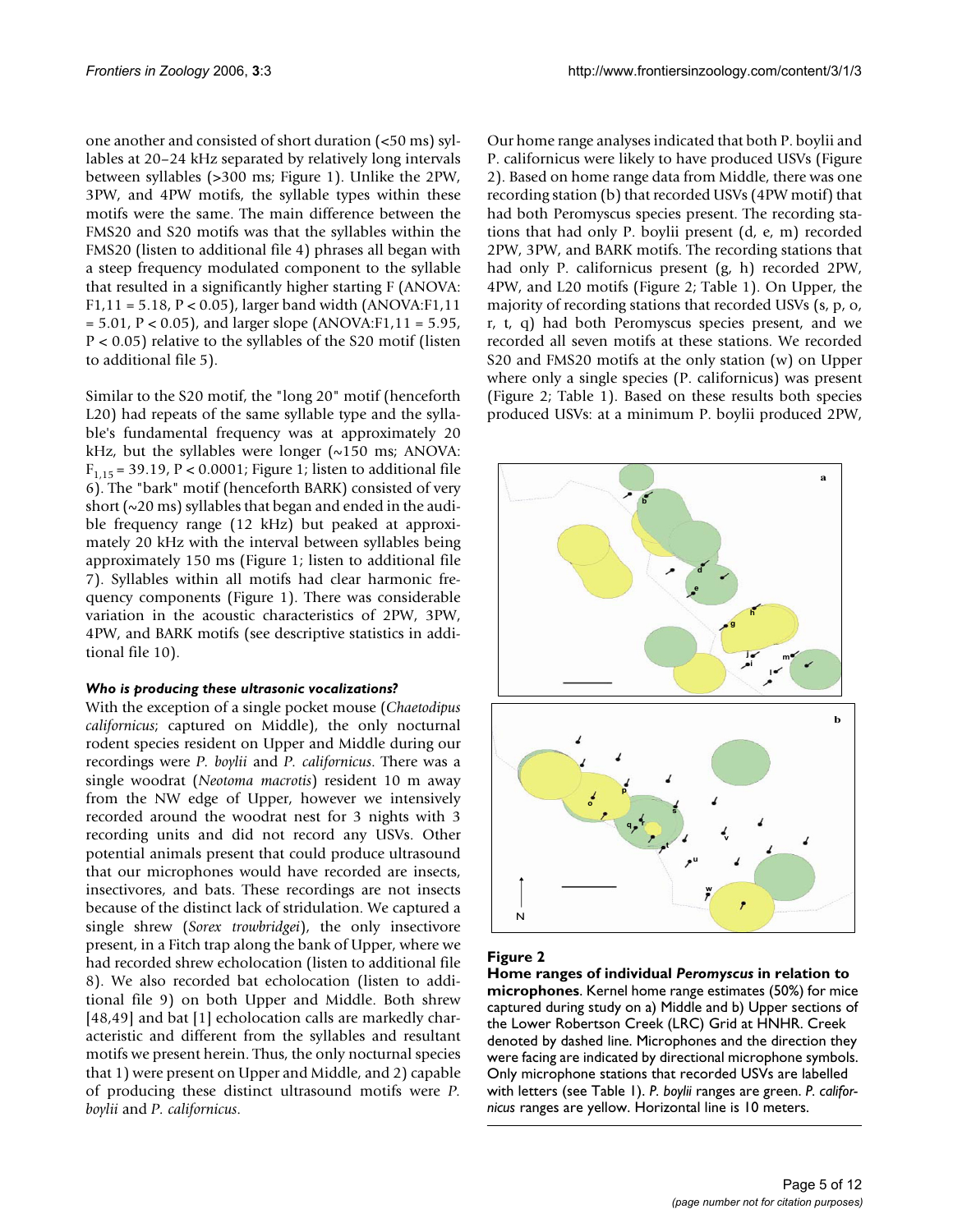3PW, and BARK motifs and P. californicus produced 2PW, 4PW, S20, FMS20, and L20 motifs.

### **Discussion**

For the first time, we have recorded ultrasonic vocalizations produced by two species of nocturnal *Peromyscus* in the wild. Our detailed knowledge of the habitat, community structure, and behaviors of these two species afforded us the opportunity to place a dense array of ultrasonic microphones in areas where only these species were present, and where these species exhibited exclusive home ranges. Our results, based on the location of recorded USVs and the home ranges of locally resident individuals, show that *Peromyscus* produce ultrasound in the wild. Furthermore, based on the exclusive (no overlap between species) home ranges of each species on Upper and Middle, we found that at the very least, *P. boylii* produces 2PW, 3PW, and BARK motifs and *P. californicus* produces 2PW, 4PW, L20, S20 and FMS20 motifs. It is probable that both species are capable of producing all motifs but this remains to be investigated.

In addition to demonstrating the production of USVs by *Peromyscus* in the wild, our results show that USV production is a common feature of the behavior of these nocturnal rodents and that there is variation in the types of USVs produced. On only six nights of recording, we recorded 65 individual high quality phrases and seven unique motifs. Furthermore, we found considerable variation in the acoustic characteristics of the syllables and phrases for all motifs, especially the 2PW, 3PW, 4PW, and BARK motifs, suggesting individual or contextual variation in the production of ultrasound.

The seven motifs superficially resemble laboratory recordings of rodent USVs [reviewed by [6,23]], but differ in frequency, duration, and harmonic content, which may or may not reflect differences in context and/or function. For example, the shape of the BARK syllables resemble frequency modulated syllables during mating behavior in *Apodemus* [23]; however the frequency of the BARK syllable is much lower (*Peromyscus* peak of syllable at approximately 23 kHz *vs* 90 kHz for *Apodemus*). Likewise, the L20 syllable has a frequency that is similar to adult male rat submissive syllables (approximately 21 kHz *vs*. 25 kHz;[23]). The S20 syllable superficially resembles aggressive syllables produced by male rats in shape and duration, but is much lower in frequency (approximately 20 kHz *vs*. 50 kHz). We are unaware of any USVs recorded in the lab that resemble the first syllable of the FMS20 motif. The step-like frequency change within 2PW, 3PW, and 4PW motifs is reminiscent of the pattern seen in phrases emitted by infant *Microtus* [23]. These superficial similarities may reflect shared context and/or functions between behaviors of laboratory and wild mice. However further study is necessary, in part, because it is possible that similarities and/or differences may reflect the use of inbred laboratory strains in past studies. The temporal (seasonal) and demographic context as well as the function of the various (at least seven) motifs we have reported from the wild, remains to be determined.

Based on existing literature regarding USV production by muroid rodents in the laboratory and the functions of USVs and sonic vocalizations in other mammals and birds, USVs may function in a diversity of non-mutually exclusive contexts, including echolocation, offspring-parent communication, pair-bond maintenance, territorial defence, and mate attraction [1,6,23,28,30]. An alarm calling function [as in [5]] seems unlikely as alarm calling in rodents is associated with diurnality and sociality [50], neither of which are characteristic of the *Peromyscus* at HNHR.

In a recent study, Holy and Guo [14] argued that ultrasonic vocalizations produced by male laboratory mice in response to conspecific urine should be classified as songs. They based this classification on the following two characteristics of USV production by their mice. First, the USVs contained multiple syllable types, and second, the syllables are repeated in a regular manner over time. The 2PW, 3PW, and 4PW motifs we recorded clearly consist of multiple syllable types. However, we do not know if, or how often, 2PW, 3PW, and 4PW phrases are repeated by the same individuals. Characterizing 2PW, 3PW, and 4PW motifs as songs will only be possible with real time, continuous recordings of USVs and determination of the context and functions of these USVs.

### **Conclusion**

We have described the first recordings of ultrasonic vocalizations produced by two free-living species of mice in the genus *Peromyscus* (*P. californicus* and *P. boylii*) in California. The ultrasonic vocalizations we recorded are frequently produced and represent 7 different motifs. Within each motif, there was considerable variation in the acoustic characteristics suggesting individual and contextual variation in the production of ultrasound by these species. It remains to be seen if other species of wild *Peromyscus* or muroid rodents produce USVs, but given the breadth of documented production of USVs in the laboratory, it seems likely. The production of ultrasonic vocalizations by *Peromyscus* in the wild highlights an underappreciated component in the behavior of these model organisms and promises to be an exciting area of research in the fields of animal behavior, behavioral ecology, and sensory biology. Specifically, the variation in mating system between syntopic *P. californicus* and *P. boylii* offers excellent opportunities to test hypotheses regarding the function of USVs in *Peromyscus*, especially within the contexts of parental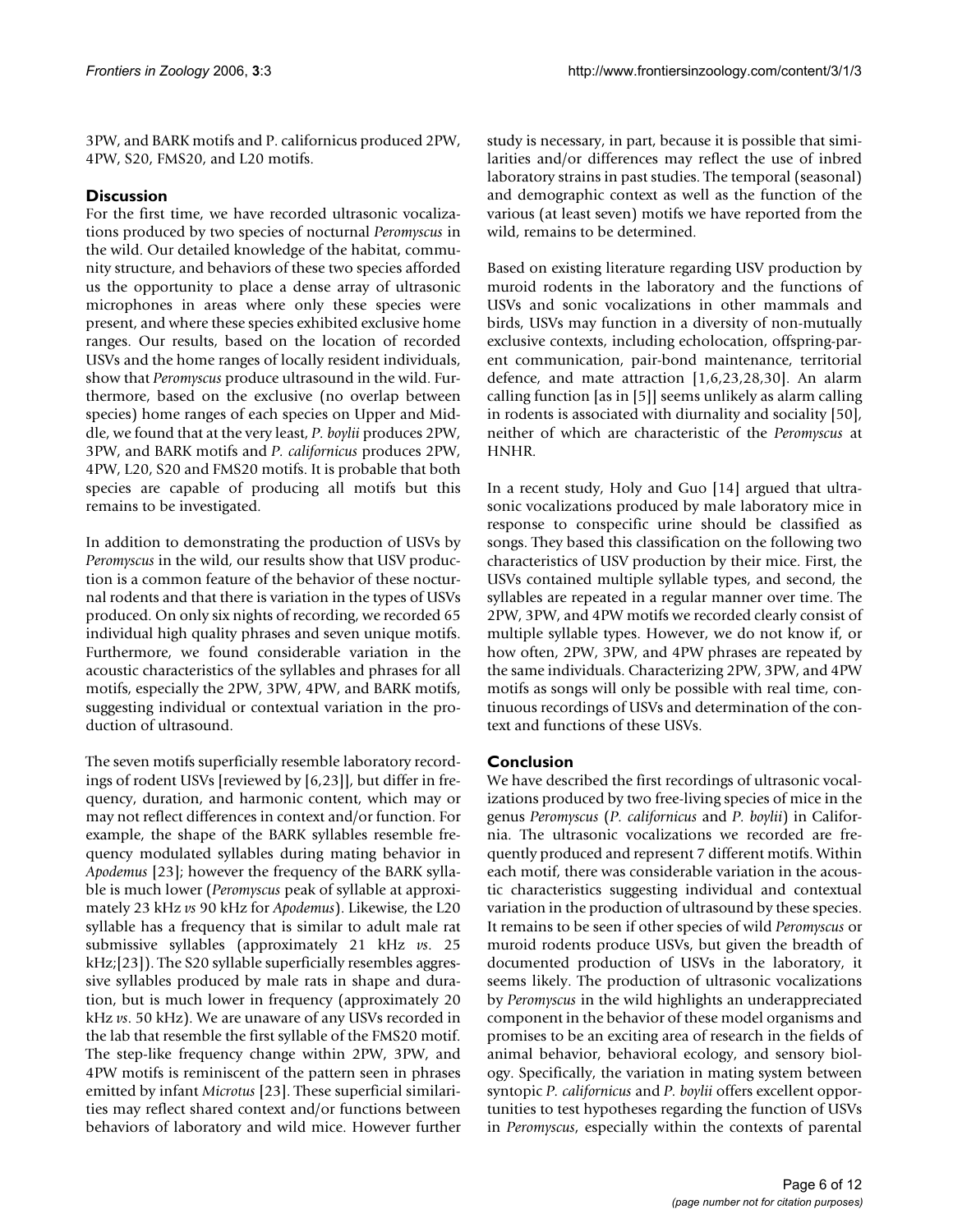care, mate choice, and territorial defence. In general, the ability to examine the production of ultrasonic vocalizations in the wild offers excellent opportunities to test hypotheses regarding the function of ultrasound produced by rodents in a natural context.

### **Methods**

### *Study species*

Both *P. californicus* and *P. boylii* are sexually monomorphic and have similar schedules of gestation and lactation, diet, nest habitat, foraging habitat, and nightly activity schedules [51,52]. Based on data from the Hastings Natural History Reservation (HNHR), *P. californicus*, is exclusively monogamous [53] with a male/female pair nesting together during breeding and non-breeding seasons in an exclusive home range [54]. At HNHR, *P. boylii* shows variation in breeding system from polygyny to promiscuity. Males and females do not share nests, do not maintain long-term pair-bonds, and some litters are sired by more than one male [55]. At moderate (20 mice/ha) and high population densities (40–60 mice/ha) neither males nor females defend territories [55]. The home ranges of *P. californicus* pairs are exclusive of one another, while the home ranges of *P. boylii* have extensive intraspecific overlap. Thus, *P. californicus* and *P. boylii* are related species that live in the same habitat, have similar diets and life histories with respect to litter size and schedules of gestation and lactation, but differ with respect to mating system and territoriality.

### *Study area and live trapping*

The Hastings Natural History Reservation (HNHR) is located in the foothills of the Santa Lucia mountains in upper Carmel Valley, California (Monterey County: 22.5 km SE Carmel Valley, 36°22'N, 121°33'W). Mean annual rainfall is 53 cm, occurring between November and April which corresponds to the breeding season of local *Peromyscus* species [56]. The HNHR encompasses three narrow valleys with habitat types including riparian, oak-bay woodland, chaparral, and grassland [57]. At HNHR *P. californicus* and *P. boylii* are syntopic and they are distributed in the dense understory of canyon bottoms of north-facing slopes [52,54]. In this habitat, there is a long-term live-trapping grid with approximately 10 m spacing that was established for the study of *P. californicus* and *P. boylii* (Lower Robertson Creek-"LRC"; Figure 3). A creek runs through the grid and both species prefer the live-oak (*Quercus agrifolia*) woodland riparian habitat that flanks the creek (approximately 20–30 m on each side). We have a very clear understanding of the community structure of small mammals on the LRC grid because it has been actively live-trapped for at least part of the year for most years from 1988–2005 and through the breeding season for nine of these years. On the LRC grid *P. californicus* and *P. boylii* live at moderate to high population densities



**Figure 3 Description of the LRC trapping grid**. Lower Robertson Creek (LRC) Grid at HNHR. Long-term trap stations [Δ]. Creek denoted by dashed line. "Middle" and "Upper" sections

(during acorn mast years approximately 20 individuals/ ha and 20–60 individuals/ha, respectively). Other rodents on this grid live at relatively low densities (*Neotoma macrotis*, 5–10 individuals/ha; *Reithrodontomys megalotis*, *Chaetodipus californicus*, *Microtus californicus*, 1–2 individuals/ ha). The only regular insectivore present is *Sorex trowbridgei* (1–2 individuals/ha).

#### *Determining home ranges of mice*

shaded. Horizontal line is 10 meters.

By continuously live-trapping the long-term LRC grid, it was possible to determine the phenology and residency of individual mice. We trapped on both Upper LRC and Middle LRC (Figure 3; herein referred to as "Middle" and "Upper") from 6 Dec 2004 to 7 Jan 2005 to establish home ranges of individual residents. Minimally, one Sherman trap was used at each trap station. All traps were set 2–3 times weekly. Traps were baited with rolled oats, and standard mark and recapture techniques were used to determine sex, age, and reproductive condition of individuals [see [52]].

Based on trapping data, Kernel home range estimates were calculated using ArcView 3.2 and Animal Movement SA v. 2.04 using all individuals we captured over the course of the study from both regular and intensive trap stations (see USV recording details and Figure 4). Although using data collected through trapping likely underestimates the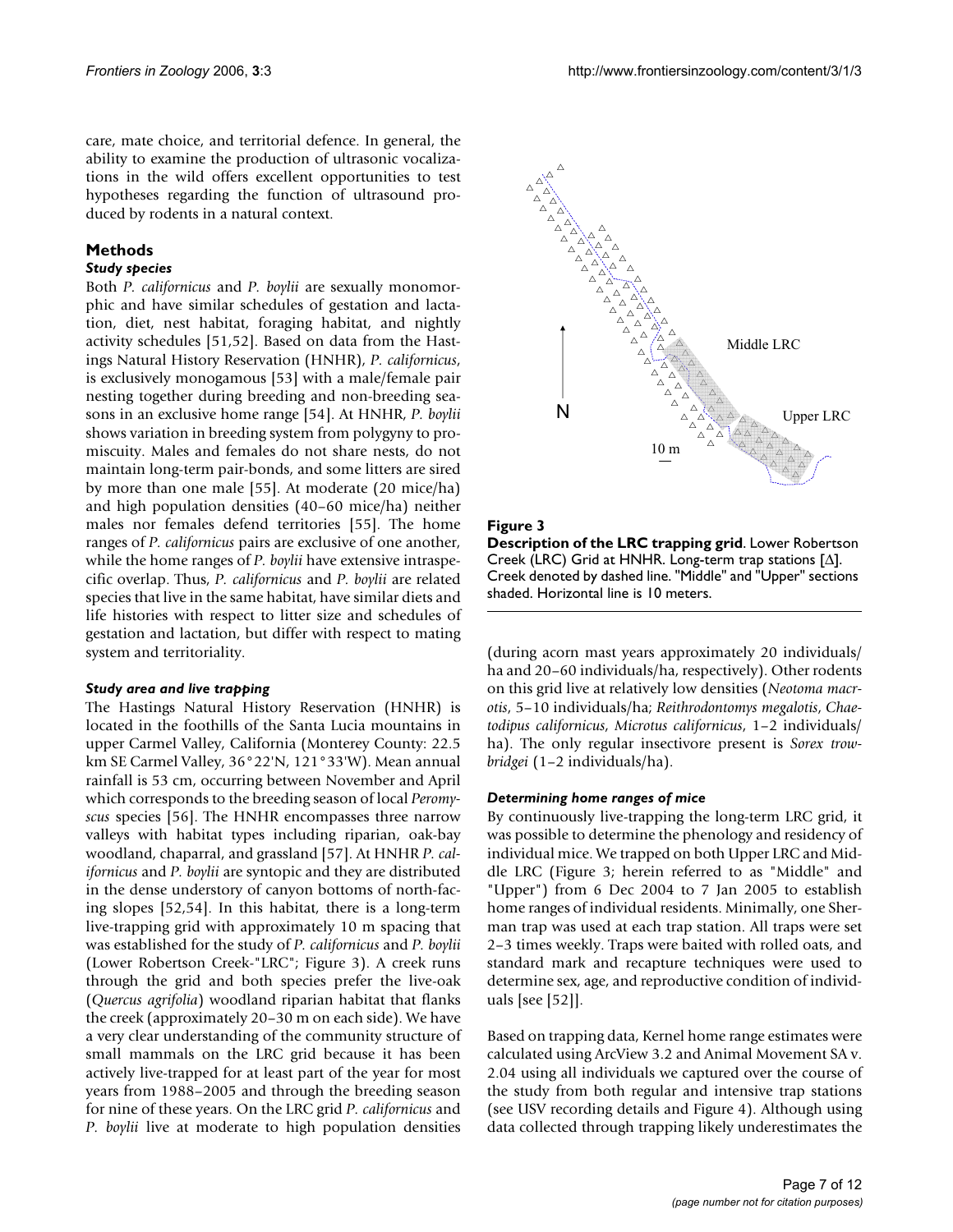

### Figure 4

**Setup of microphones on Upper and Middle section of LRC trapping grid**. Set up for recording USVs on a) Middle and b) Upper sections of the Lower Robertson Creek Grid at HNHR. Regular trap stations [Δ]. Intensive trap stations [+]. Microphones and the direction they were facing are indicated by directional microphone symbols. Creek denoted by dashed line. Horizontal line is 10 meters.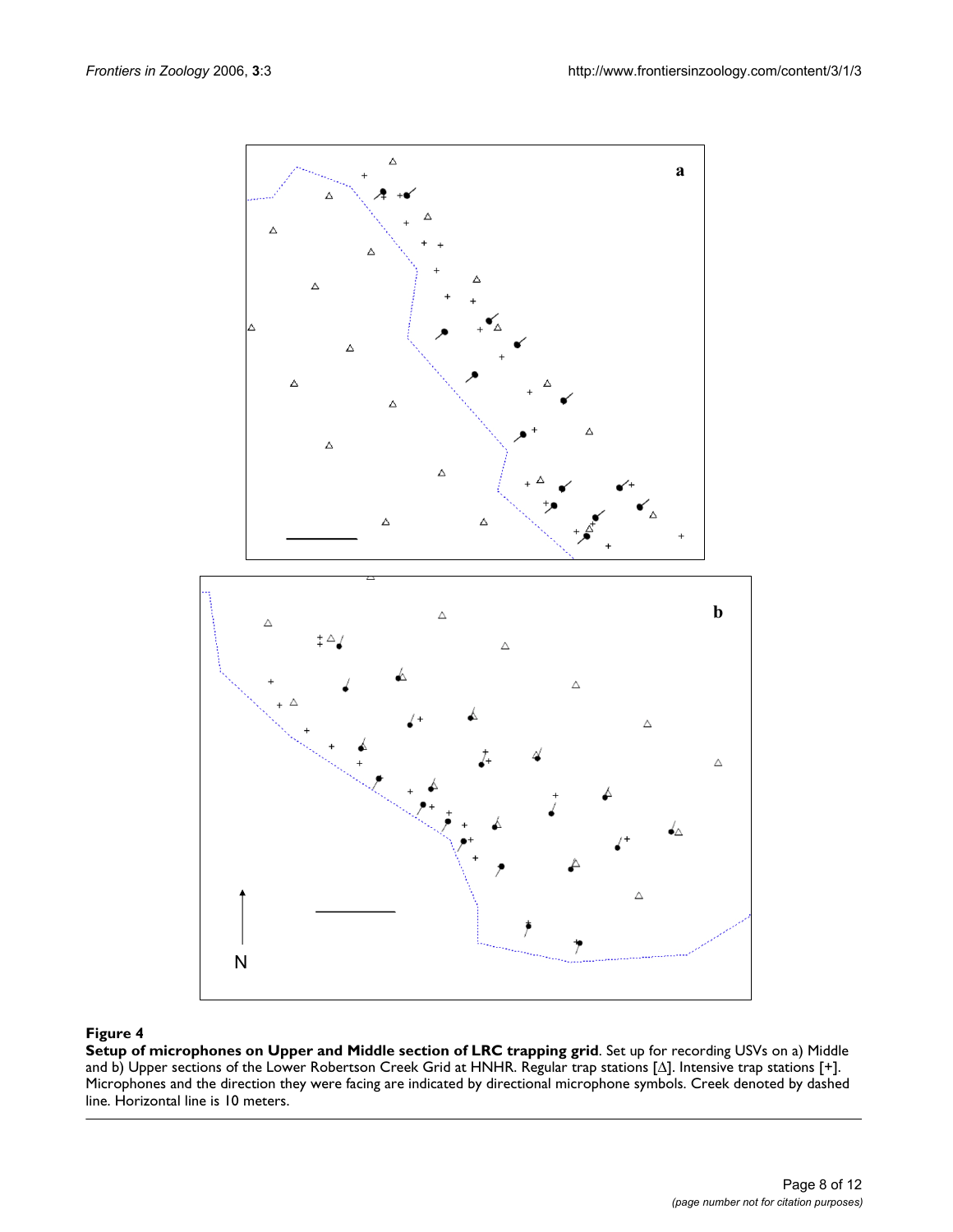size of home ranges of rodents [58], there is concordance between size and shape of ranges [59] calculated through trapping and radio-telemetry data. Kernel estimates were based on 3–6 trapping events using a smoothing factor of 5 with 50 % core ranges presented. If there were less than 3 trapping events for an individual, the individual's presence was indicated with a circular area the average size of the 50 % core range of conspecifics centred at the point of capture.

### *Recording USVs*

We conducted the recordings of USVs during the 2004/ 2005 breeding season after the establishment of residency for both species, from 12–18 Dec 2004. To record mouse USVs we established a grid of microphones (bat detectors) capable of recording broadband (10–120 kHz) ultrasound. We recorded with Pettersson D240x ultrasound detectors (Pettersson Elektronik AB, Uppsala, Sweden). These sampled at 307 kHz with 8 bit resolution. The bat detector was set to continuously record a 1.7 s loop of sound coming through the microphone. Upon detecting any sound in the range of 10–120 kHz the playback would be triggered and the previous 1.7 seconds of recorded sound would be played back, with time expanded by a factor of ten, into a voice activated tape recorder (Panasonic Mini Cassette Recorder RQ-L31) onto a low noise/high output audio cassette (Maxell P/I Communicator Series™ C120). The audio cassette recordings were played back in real time to a computer and saved as .wav files using SonoBat (DNDesign, Arcata, CA) directly onto the onboard computer sound card (Sigma Tel C-Major Audio) and resampled at 44.1 kHz with 16 bit resolution to retain the full signal quality of the original signal. We extracted time, amplitude, and frequency characteristics from sonograms rendered by SonoBat which used 1024 point fast Fourier transforms, 192 point windows, and varied window overlap so as to always render the sonogram with resolution greater than the screen pixel resolution. Our recording system had a frequency response up to the 12 kHz necessary to capture ultrasound up to 120 kHz (with the time expansion factor of ten). The maximum frequency resolution of the spectrographic analysis was 154 kHz.

We recorded for 3 consecutive nights separately on both Upper and Middle at 22 and 14 recording stations, respectively (Figure 4). From 12–14 December on Upper, the recording stations were placed approximately 5 m apart (Figure 4). The 5 m spacing was chosen to maximize the number of individual *Peromyscus* home ranges that we would be covering while also maximizing the probability of recording low intensity USVs. From 16–18 December on Middle, the recording stations were placed approximately 5–20 m apart and the spacing was chosen primarily based on suitable habitat availability (Figure 4).

At each recording station there were identical recording systems that consisted of one bat detector (microphone), acoustic cable, voice activated tape recorder and audio cassette. To protect against humidity and rain, the recording system was housed in two GladWare® containers; one for the bat detector and one for the tape recorder. Two 15 mm holes were made in each container to accommodate the acoustic cable and a second 10 mm hole was made in the container with the bat detector to expose the microphone. The recording system was further housed within an open ended rectangular (38 cm width × 38 cm length × 10 cm height) plywood box to protect against wind and mechanical disturbance. The microphone on the detector was set horizontally approximately 25 cm above the ground facing out and flush with the opening of the box. Microphone direction was toward the water for the stations on top of the creek bank and toward the bank for the stations that were directly flanking the water (Figure 4), as individuals of both species tend to have high levels of activity near the bank edge [52].

Recording systems were set at sunset and retrieved the following morning. We did not live-trap while recording USVs to avoid influencing the results of acoustic monitoring. However, we saturated the area with additional Sherman traps (the intensive trap stations shown on Figure 4) and trapped the 3 nights following the last night of recording to confirm the presence and location of individual mice. In addition, we used 8 Fitch traps along the creek bank, near recording units to determine the presence of the local shrew species.

Any detected signals were digitized and analyzed using the sound analysis software program SonoBat the morning following the recordings. We analyzed syllables (see Vocalization Terminology below) using standard acoustic parameters including duration, starting frequency (henceforth F), ending F, high F, low F, bandwidth, F at maximum amplitude, slope, and duration between syllables.

All of these methods were conducted under an approved protocol of the University of North Carolina at Greensboro's Institutional Animal Care and Use Committee (UNCG-IACUC#05–08) and a scientific collecting permit from the California Department of Fish and Game (SCP#802046-01).

### *Vocalization terminology*

For clarity and comparison, we use the terminology of Holy and Guo [14]. A "syllable" is defined as a single discrete sound (separated by silence from other sounds). A "phrase" is defined as a succession of syllables where the time between syllables is less than 400 msec. A "syllable type" is a unique syllable that is recognizable and repeated either within or between phrases. Syllable types can differ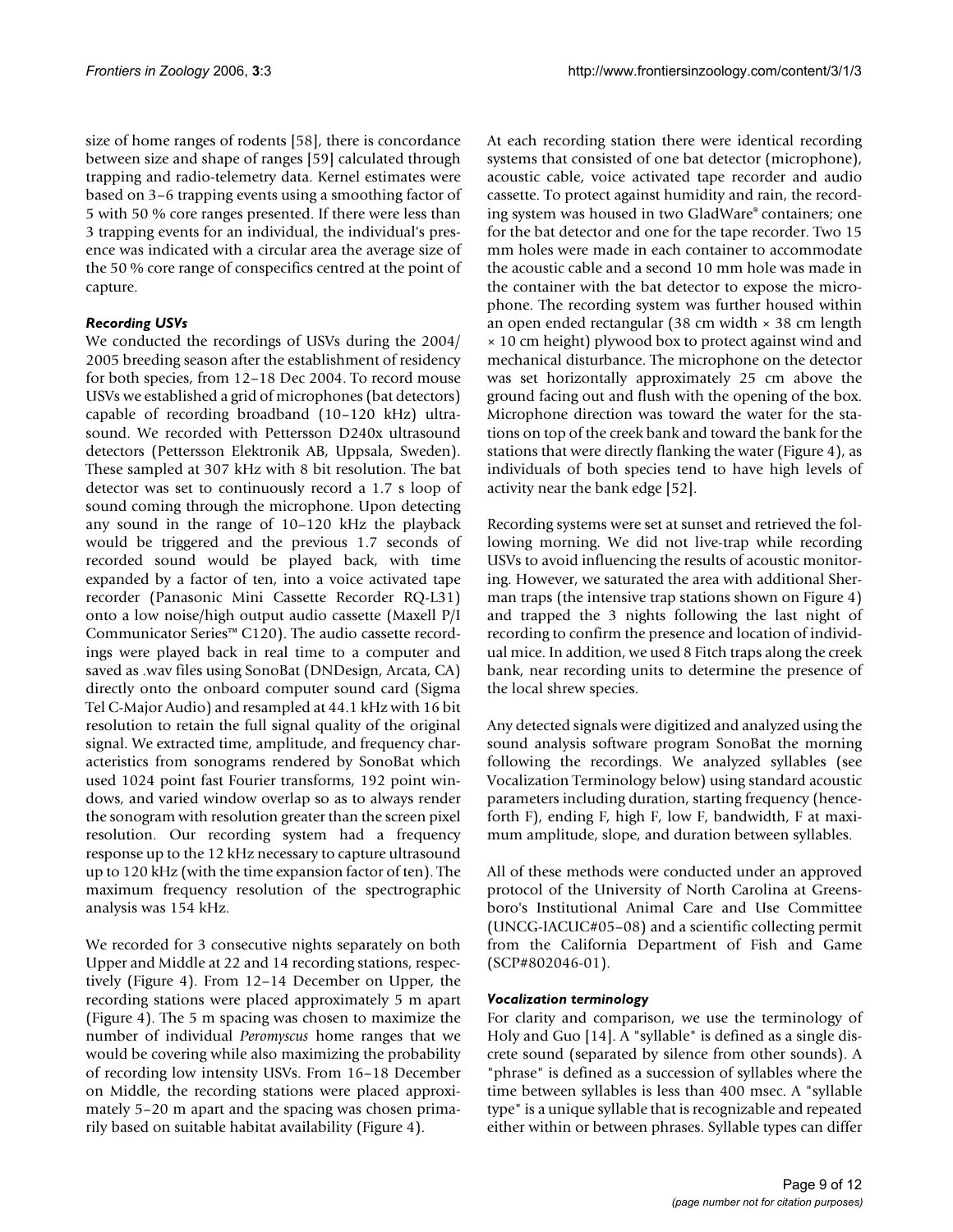in any of the following parameters: duration, low frequency (henceforth F), high F, starting F, ending F, F at maximum amplitude (henceforth Fmax), slope, and bandwidth. Each phrase is grouped according to syllable types, the number of syllables in a phrase, and the duration of time between syllables within a phrase. A "motif" is a sequence of syllables that were recorded repeatedly over time and that were statistically predictable based on characteristics of the syllables, the number of syllables in a phrase, and the duration of time between syllables within a phrase. All of our phrases fell into one of seven motifs, therefore the term "phrase" and "motif" can be used interchangeably. In general, we use "motif" when we are referring to the entire group of phrases, and phrase when we are referring to a particular sequence of syllables. Our USVs consisted of fundamental and harmonic frequencies. Throughout the paper, we characterize and discuss only the fundamental frequency of the syllable.

### **List of abbreviations**

"USV" Ultrasonic vocalization; "HNHR" Hastings Natural History Reserve; "LRC" Lower Robertson Creek; "F" frequency; "Fmax" frequency at maximum amplitude; "2PW" two part whistle; "3PW" three part whistle; "4PW" four part whistle; "FMS20" frequency modulated short 20; "S20" short 20; "L20" long 20

### **Competing interests**

The author(s) declare that they have no competing interests.

### **Authors' contributions**

MCKR and MJV, with equal contributions, conceived the ideas and developed this project. MCKR, MJV, and JDM participated in all aspects of field work and USV downloading and digitization in the field. JDM managed field work and provided significant input to the field method development. MCKR performed the analysis of acoustic characters, home range size, and statistical analyses. MCKR wrote the initial draft of the manuscript. Subsequent drafts were developed with continued and significant input from MJV. All authors read and approved the final manuscript.

# **Additional material**

### **Additional File 1**

*Playback of the 2PW motif in Figure 1a with the time scale expanded by a factor of 10 to render the fundamental frequency audible to humans.* Click here for file

[\[http://www.biomedcentral.com/content/supplementary/1742-](http://www.biomedcentral.com/content/supplementary/1742-9994-3-3-S1.wav) 9994-3-3-S1.wav]

# **Additional File 2**

*Playback of the 3PW motif in Figure 1b with the time scale expanded by a factor of 10 to render the fundamental frequency audible to humans.*

Click here for file [\[http://www.biomedcentral.com/content/supplementary/1742-](http://www.biomedcentral.com/content/supplementary/1742-9994-3-3-S2.wav) 9994-3-3-S2.wav]

### **Additional File 3**

*Playback of the 4PW motif in Figure 1c with the time scale expanded by a factor of 10 to render the fundamental frequency audible to humans.* Click here for file [\[http://www.biomedcentral.com/content/supplementary/1742-](http://www.biomedcentral.com/content/supplementary/1742-9994-3-3-S3.wav) 9994-3-3-S3.wav]

# **Additional File 4**

*Playback of the FMS20 motif in Figure 1d with the time scale expanded by a factor of 10 to render the fundamental frequency audible to humans.* Click here for file

[\[http://www.biomedcentral.com/content/supplementary/1742-](http://www.biomedcentral.com/content/supplementary/1742-9994-3-3-S4.wav) 9994-3-3-S4.wav]

# **Additional File 5**

*Playback of the S20 motif in Figure 1e with the time scale expanded by a factor of 10 to render the fundamental frequency audible to humans.* Click here for file [\[http://www.biomedcentral.com/content/supplementary/1742-](http://www.biomedcentral.com/content/supplementary/1742-9994-3-3-S5.wav) 9994-3-3-S5.wav]

# **Additional File 6**

*Playback of the L20 motif in Figure 1f with the time scale expanded by a factor of 10 to render the fundamental frequency audible to humans.* Click here for file [\[http://www.biomedcentral.com/content/supplementary/1742-](http://www.biomedcentral.com/content/supplementary/1742-9994-3-3-S6.wav) 9994-3-3-S6.wav]

# **Additional File 7**

*Playback of the BARK motif in Figure 1g with the time scale expanded by a factor of 10 to render the fundamental frequency audible to humans.* Click here for file [\[http://www.biomedcentral.com/content/supplementary/1742-](http://www.biomedcentral.com/content/supplementary/1742-9994-3-3-S7.wav) 9994-3-3-S7.wav]

# **Additional File 8**

*Playback of shrew (*Sorex trowbridgei*) echolocation recorded on Upper (spectrogram not shown) with time expanded by a factor of 10 to render the fundamental frequency audible to humans.* Click here for file [\[http://www.biomedcentral.com/content/supplementary/1742-](http://www.biomedcentral.com/content/supplementary/1742-9994-3-3-S8.wav) 9994-3-3-S8.wav]

# **Additional File 9**

9994-3-3-S9.wav]

*Playback of bat echolocation recorded on Upper (spectrogram not shown) with time expanded by a factor of 10 to render the fundamental frequency audible to humans. Note the "feeding buzz" as the bat approaches and captures insect prey.* Click here for file [\[http://www.biomedcentral.com/content/supplementary/1742-](http://www.biomedcentral.com/content/supplementary/1742-9994-3-3-S9.wav)

**Additional File 10**

*Descriptive statistics for components of each of the 7 motifs.* Click here for file [\[http://www.biomedcentral.com/content/supplementary/1742-](http://www.biomedcentral.com/content/supplementary/1742-9994-3-3-S10.pdf) 9994-3-3-S10.pdf]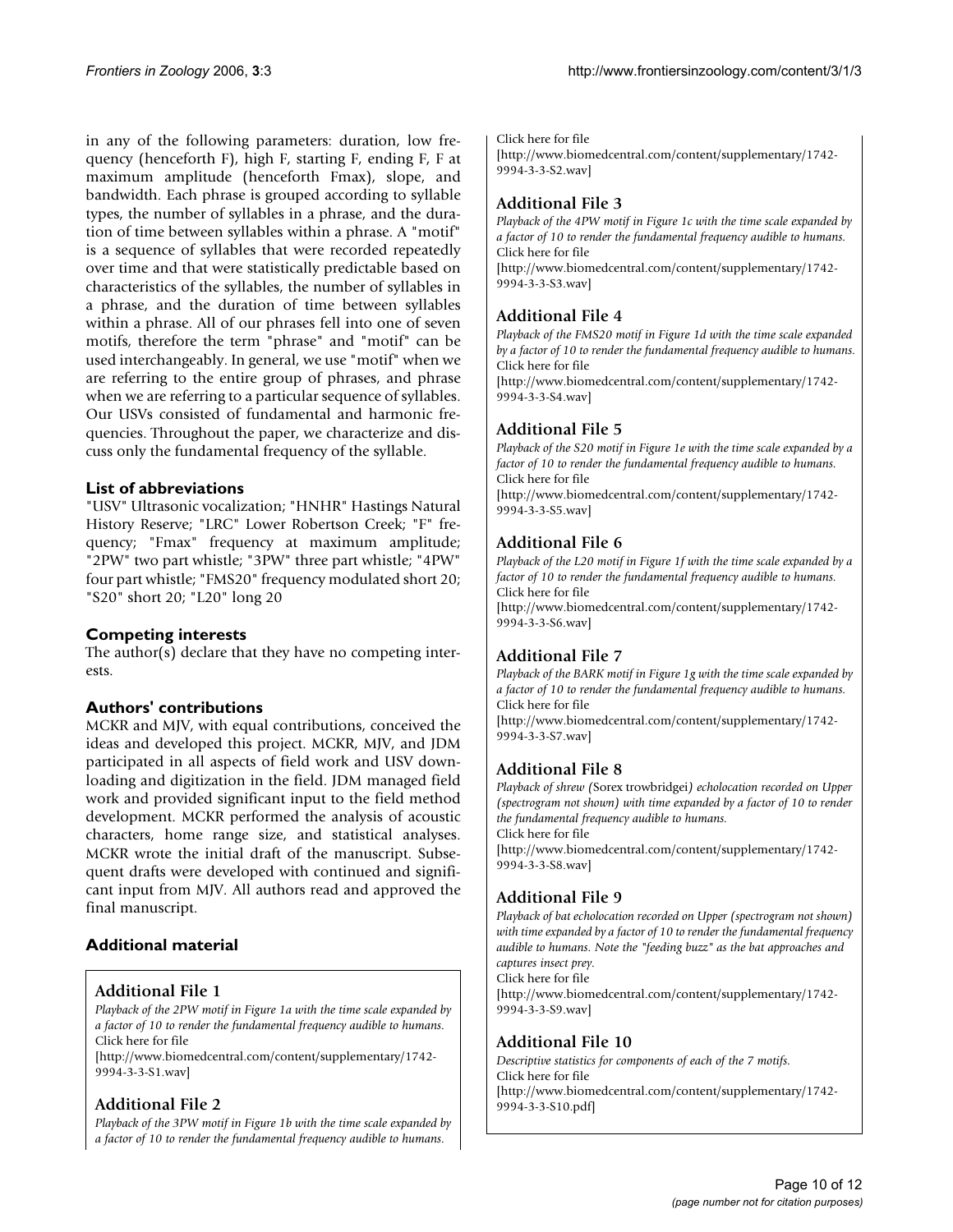#### **Acknowledgements**

This project would not have been possible without the logistic support provided by the UC Berkeley Hastings Natural History Reserve. This project was funded through a grant provided by the College of Arts and Sciences at the University of North Carolina at Greensboro and by Western Michigan University. Invaluable field assistance was provided by C. Walter. An earlier version of this manuscript was improved by the comments of B. Blake, S. Gill, J. Hare, and two anonymous reviewers. Supplemental acoustic recording equipment was borrowed from P. Ormsbee, J. Szewczak, and T. Weller. Advice on sound analysis and additional software programming was kindly provided by J. Szewczak. This study benefited from discussions with B. Blake, J. Lepri, and W. Lancaster.

#### **References**

- 1. Thomas J, Moss C, Vater M: *Echolocation in bats and dolphins* Chicago: University of Chicago Press; 2004.
- 2. Kazial K, Burnett S, Masters W: **Individual and group variation in echolocation calls of big brown bats,** *Eptesicus fuscus* **(Chiroptera: Vespertilionidae).** *J Mammal* 2001, **82:**339-351.
- 3. Yurk H, Barrett-Lennard J, Ford B, Matkin C: **Cultural transmission within maternal lineages: vocal clans in resident killer whales in southern Alaska.** *Animal Behaviour* 2002, **63:**1103-1119.
- 4. Pfalzer G, Kusch J: **Structure and variability of bat social calls: implications for specificity and individual recognition.** *Journal of Zoology London* 2003, **261:**21-33.
- 5. Wilson D, Hare JF: **[Ground squirrel uses ultrasonic alarms.](http://www.ncbi.nlm.nih.gov/entrez/query.fcgi?cmd=Retrieve&db=PubMed&dopt=Abstract&list_uids=15282596)** *Nature* 2004, **430:**523.
- 6. Sales G, Pye D: **Ultrasound in rodents.** In *Ultrasonic communication by animals* Edited by: Sales G, Pye D. Chapman and Hall; 1974.
- 7. Sewell GD: **[Ultrasonic communication in rodents.](http://www.ncbi.nlm.nih.gov/entrez/query.fcgi?cmd=Retrieve&db=PubMed&dopt=Abstract&list_uids=5464098)** *Nature* 1970, **227:**410.
- 8. Waterston RH, Lindblad-Toh K, Birney E, Rogers J, Abril JF, Agarwal P, Agarwala R, Ainscough R, Alexandersson M, An P, *et al.*: **[Initial](http://www.ncbi.nlm.nih.gov/entrez/query.fcgi?cmd=Retrieve&db=PubMed&dopt=Abstract&list_uids=12466850) [sequencing and comparative analysis of the mouse genome.](http://www.ncbi.nlm.nih.gov/entrez/query.fcgi?cmd=Retrieve&db=PubMed&dopt=Abstract&list_uids=12466850)** *Nature* 2002, **420:**520-562.
- 9. Gibbs RA, Weinstock GM, Metzker ML, Muzny DM, Sodergren EJ, Scherer S, Scott G, Steffen D, Worley KC, Burch PE, *et al.*: **[Genome](http://www.ncbi.nlm.nih.gov/entrez/query.fcgi?cmd=Retrieve&db=PubMed&dopt=Abstract&list_uids=15057822) [sequence of the Brown Norway rat yields insights into mam](http://www.ncbi.nlm.nih.gov/entrez/query.fcgi?cmd=Retrieve&db=PubMed&dopt=Abstract&list_uids=15057822)[malian evolution.](http://www.ncbi.nlm.nih.gov/entrez/query.fcgi?cmd=Retrieve&db=PubMed&dopt=Abstract&list_uids=15057822)** *Nature* 2004, **428:**493-521.
- 10. McInnes LA, Richler E, Buxbaum JD, Reichert J: **Screening ultraconserved noncoding sequence in the FOXP2 gene for variants associated with autism.** *Biological Psychiatry* 2005, **57:**189S-189S.
- 11. Shu WG, Cho JY, Jiang YH, Zhang MH, Weisz D, Elder GA, Schmeidler J, De Gasperi R, Sosa MAG, Rabidou D, *et al.*: **[Altered ultra](http://www.ncbi.nlm.nih.gov/entrez/query.fcgi?cmd=Retrieve&db=PubMed&dopt=Abstract&list_uids=15983371)[sonic vocalization in mice with a disruption in the Foxp2](http://www.ncbi.nlm.nih.gov/entrez/query.fcgi?cmd=Retrieve&db=PubMed&dopt=Abstract&list_uids=15983371) [gene.](http://www.ncbi.nlm.nih.gov/entrez/query.fcgi?cmd=Retrieve&db=PubMed&dopt=Abstract&list_uids=15983371)** *Proceedings of the National Academy of Sciences of the USA* 2005, **102:**9643-9648.
- 12. Hahn ME, Lavooy MJ: **[A review of the methods of studies on](http://www.ncbi.nlm.nih.gov/entrez/query.fcgi?cmd=Retrieve&db=PubMed&dopt=Abstract&list_uids=15674531) [infant ultrasound production and maternal retrieval in small](http://www.ncbi.nlm.nih.gov/entrez/query.fcgi?cmd=Retrieve&db=PubMed&dopt=Abstract&list_uids=15674531) [rodents.](http://www.ncbi.nlm.nih.gov/entrez/query.fcgi?cmd=Retrieve&db=PubMed&dopt=Abstract&list_uids=15674531)** *Behavior Genetics* 2005, **35:**31-52.
- 13. Hahn ME, Thornton LM: **Introduction to the special edition infant mouse and rat ultrasonic vocalizations.** *Behaviour Genetics* 2005, **35:**1-5.
- 14. Holy T, Guo Z: **Ultrasonic songs of male mice.** *Public Library of Science* 2005, **3:**1-10.
- 15. Musser G, Carleton M: **Family Muridae.** In *Mammal Species of the World: A Taxonomic and Geographic Reference* 2nd edition. Edited by: Wilson D, Reeder D. Washington: Smithsonian Institution Press; 1993:501-576.
- 16. Steppan S, Adkins R, Anderson J: **[Phylogeny and divergence-date](http://www.ncbi.nlm.nih.gov/entrez/query.fcgi?cmd=Retrieve&db=PubMed&dopt=Abstract&list_uids=15371245) [estimates of rapid radiations in muroid rodents based on](http://www.ncbi.nlm.nih.gov/entrez/query.fcgi?cmd=Retrieve&db=PubMed&dopt=Abstract&list_uids=15371245) [multiple nuclear genes.](http://www.ncbi.nlm.nih.gov/entrez/query.fcgi?cmd=Retrieve&db=PubMed&dopt=Abstract&list_uids=15371245)** *Systematic Biology* 2004, **53:**533-553.
- 17. De Ghett VJ: **The ontogeny of ultrasonic vocalization in** *Microtus montanus***.** *Behavior* 1977, **60:**115-121.
- 18. Smith J: **Sound production by infant** *Peromyscus maniculatus* **(Rodentia: Myomorpha).** *Journal of Zoology London* 1972, **168:**369-379.
- 19. Robinson D, D'Udine B: **Ultrasonic calls produced by three laboratory strains of** *Mus musculus***.** *Journal of Zoology London* 1982, **197:**383-389.
- 20. Stoddart D, Sales G: **The olfactory and acoustic biology of wood mice, yellow-necked mice and bank voles.** *Symposium of the Zoological Society of London* 1985, **55:**117-139.
- 21. Blake BH: **[Ultrasonic vocalization and body temperature](http://www.ncbi.nlm.nih.gov/entrez/query.fcgi?cmd=Retrieve&db=PubMed&dopt=Abstract&list_uids=1487083) [maintenance in infant voles of three species \(Rodentia: Arvi](http://www.ncbi.nlm.nih.gov/entrez/query.fcgi?cmd=Retrieve&db=PubMed&dopt=Abstract&list_uids=1487083)[colidae\).](http://www.ncbi.nlm.nih.gov/entrez/query.fcgi?cmd=Retrieve&db=PubMed&dopt=Abstract&list_uids=1487083)** *Developmental Psychobiology* 1992, **25:**581-596.
- 22. Blake BH: **Isolation and thermal factors affecting ultrasonic isolation calling of infant prairie voles (***Microtus ochrogaster***).** *J Mammal* 2002, **83:**536-545.
- 23. Sales G: **Ultrasonic communication in rodents.** *Journal of the Wildlife Sound Recording Society* 1999, **8:**1-7.
- 24. Brewster J, Leon M: **Relocation of the site of mother young contact: maternal transport behavior in Norway rats.** *Journal of Comparative and Physiological Psychology* 1980, **94:**69-79.
- 25. Branchi I, Santucci D, Vitale A, Alleva E: **[Ultrasonic vocalizations](http://www.ncbi.nlm.nih.gov/entrez/query.fcgi?cmd=Retrieve&db=PubMed&dopt=Abstract&list_uids=9810475) [by infant laboratory mice: a preliminary spectrographic](http://www.ncbi.nlm.nih.gov/entrez/query.fcgi?cmd=Retrieve&db=PubMed&dopt=Abstract&list_uids=9810475) [characterization under different conditions.](http://www.ncbi.nlm.nih.gov/entrez/query.fcgi?cmd=Retrieve&db=PubMed&dopt=Abstract&list_uids=9810475)** *Developmental Psychobiology* 1998, **33:**249-256.
- 26. Brennan JF, Santucci D, Branchi I, Alleva E: **[Ultrasonic vocaliza](http://www.ncbi.nlm.nih.gov/entrez/query.fcgi?cmd=Retrieve&db=PubMed&dopt=Abstract&list_uids=10230073)[tions elicit orienting and associative reactions in preweanling](http://www.ncbi.nlm.nih.gov/entrez/query.fcgi?cmd=Retrieve&db=PubMed&dopt=Abstract&list_uids=10230073) [mice.](http://www.ncbi.nlm.nih.gov/entrez/query.fcgi?cmd=Retrieve&db=PubMed&dopt=Abstract&list_uids=10230073)** *Acta Neurobiologiae Experimentalis* 1999, **59:**23-30.
- 27. Branchi I, Santucci D, Alleva E: **Ultrasonic vocalization emitted by infant rodents: a tool for assessment of neurobehavioral development.** *Behavioral Brain Research* 2001, **125:**49-56.
- 28. Rabon DR, Sawrey DK, Webster WD: **Infant ultrasonic vocalizations and parental responses in two species of voles (***Microtus***).** *Canadian Journal of Zoology* 2001, **79:**830-837.
- 29. Motomura N, Shimizu K, Shimizu M, Aoki-Komori S, Taniguchi K, Serizawa I, Saito TR: **[A comparative study of isolation-induced](http://www.ncbi.nlm.nih.gov/entrez/query.fcgi?cmd=Retrieve&db=PubMed&dopt=Abstract&list_uids=12012730) [ultrasonic vocalization in rodent pups.](http://www.ncbi.nlm.nih.gov/entrez/query.fcgi?cmd=Retrieve&db=PubMed&dopt=Abstract&list_uids=12012730)** *Experimental Animals* 2002, **51:**187-190.
- 30. Myers MM, Ali N, Weller A, Brunelli SA, Yu AY, Hofer MA, Shair HN: **Brief maternal interaction increases number, amplitude, and bout size of isolation-induced ultrasonic vocalizations in infant rats (***Rattus norvegicus***[\).](http://www.ncbi.nlm.nih.gov/entrez/query.fcgi?cmd=Retrieve&db=PubMed&dopt=Abstract&list_uids=15008677)** *Journal of Comparative Psychology* 2004, **118:**95-102.
- 31. Branchi I, Santucci D, Puopolo M, Alleva E: **Neonatal behaviors associated with ultrasonic vocalizations in mice (***Mus musculus***[\): A slow-motion analysis.](http://www.ncbi.nlm.nih.gov/entrez/query.fcgi?cmd=Retrieve&db=PubMed&dopt=Abstract&list_uids=14704988)** *Developmental Psychobiology* 2004, **44:**37-44.
- 32. Mandelli MJ, Sales G: **Ultrasonic vocalizations of infant shorttailed field voles,** *Microtus agrestis***.** *J Mammal* 2004, **85:**282-289.
- 33. Wright SL, Brown RE: **Sex differences in ultrasonic vocalizations and coordinated movement in the California mouse (***Peromyscus californicus***).** *Behavioral Processes* 2004, **65:**155-162.
- 34. Knutson B, Burgdorf J, Panksepp J: **[Anticipation of play elicits](http://www.ncbi.nlm.nih.gov/entrez/query.fcgi?cmd=Retrieve&db=PubMed&dopt=Abstract&list_uids=9528115) [high-frequency ultrasonic vocalizations in young rats.](http://www.ncbi.nlm.nih.gov/entrez/query.fcgi?cmd=Retrieve&db=PubMed&dopt=Abstract&list_uids=9528115)** *Journal of Comparative Psychology* 1998, **112:**65-73.
- 35. Portavella M, Depaulis A, Vergnes M: **[22–28 kHz ultrasonic vocal](http://www.ncbi.nlm.nih.gov/entrez/query.fcgi?cmd=Retrieve&db=PubMed&dopt=Abstract&list_uids=7870951)[izations associated with defensive reactions in male rats do](http://www.ncbi.nlm.nih.gov/entrez/query.fcgi?cmd=Retrieve&db=PubMed&dopt=Abstract&list_uids=7870951) [not result from fear or aversion.](http://www.ncbi.nlm.nih.gov/entrez/query.fcgi?cmd=Retrieve&db=PubMed&dopt=Abstract&list_uids=7870951)** *Psychopharmacology* 1993, **111:**190-194.
- 36. Haney M, Miczek KA: **[Ultrasounds emitted by female rats dur](http://www.ncbi.nlm.nih.gov/entrez/query.fcgi?cmd=Retrieve&db=PubMed&dopt=Abstract&list_uids=7855202)[ing agonistic interactions: effects of morphine and naltrex](http://www.ncbi.nlm.nih.gov/entrez/query.fcgi?cmd=Retrieve&db=PubMed&dopt=Abstract&list_uids=7855202)[one.](http://www.ncbi.nlm.nih.gov/entrez/query.fcgi?cmd=Retrieve&db=PubMed&dopt=Abstract&list_uids=7855202)** *Psychopharmacology* 1994, **114:**441-448.
- 37. Thomas DA, Barfield RJ: Ultrasonic vocalization of the female **rat** *Rattus norvegicus* **during mating.** *Animal Behaviour* 1985, **33:**720-725.
- 38. White NR, Prasad M, Barfield RJ, Nyby JG: **40- and 70-kHz vocalizations of mice (***Mus musculus***[\) during copulation.](http://www.ncbi.nlm.nih.gov/entrez/query.fcgi?cmd=Retrieve&db=PubMed&dopt=Abstract&list_uids=9523885)** *Physiology & Behavior* 1998, **63:**467-473.
- 39. Zechner U, Shi W, Hemberger M, Himmelbauer H, Otto S, Orth A, Kalscheuer V, Fischer U, Elango R, Reis A, *et al.*: **Divergent genetic and epigenetic post-zygotic isolation mechanisms in** *Mus* **and** *Peromyscus***[.](http://www.ncbi.nlm.nih.gov/entrez/query.fcgi?cmd=Retrieve&db=PubMed&dopt=Abstract&list_uids=15009278)** *Journal of Evolutionary Biology* 2004, **17:**453-460.
- 40. Storz JF, Dubach JM: **Natural selection drives altitudinal divergence at the albumin locus in deer mice,** *Peromyscus maniculatus***[.](http://www.ncbi.nlm.nih.gov/entrez/query.fcgi?cmd=Retrieve&db=PubMed&dopt=Abstract&list_uids=15266982)** *Evolution* 2004, **58:**1342-1352.
- 41. Richman AD, Herrera LG, Nash D, Schierup MH: **Relative roles of mutation and recombination in generating allelic polymorphism at an MHC class II locus in** *Peromyscus maniculatus***[.](http://www.ncbi.nlm.nih.gov/entrez/query.fcgi?cmd=Retrieve&db=PubMed&dopt=Abstract&list_uids=14768893)** *Genetical Research* 2003, **82:**89-99.
- 42. Ortega YK, Pearson DE, McKelvey KS: **Effects of biological control agents and exotic plant invasion on deer mouse populations.** *Ecological Applications* 2004, **14:**241-253.